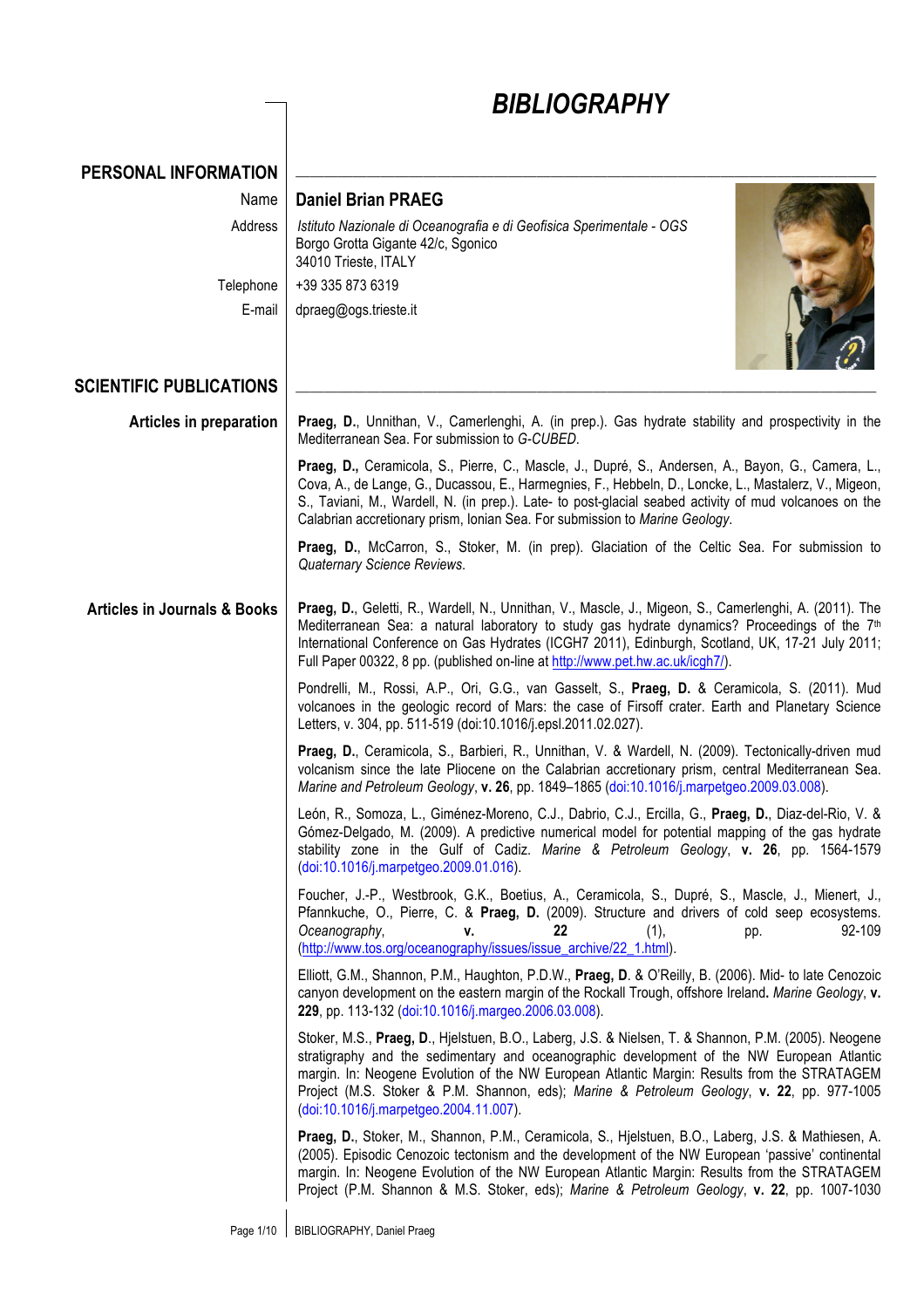#### (doi:10.1016/j.marpetgeo.2005.03.014).

Stoker, M.S., Hoult, R., Nielsen, T., Hjelstuen, B.O., Laberg, J.S., Shannon, P., **Praeg, D.**, Mathiesen, A., van Weering, T. & McDonnell, A. (2005). Sedimentary and oceanographic responses to early Neogene compression on the NW European margin. In: Neogene Evolution of the NW European Atlantic Margin: Results from the STRATAGEM Project (P.M. Shannon & M.S. Stoker, eds); *Marine & Petroleum Geology*, **v. 22**, pp. 1031-1044 (doi:10.1016/j.marpetgeo.2005.01.009).

Ceramicola, S., Stoker, M.S., **Praeg, D.**, Shannon, P.M., De Santis, L., Hoult, R., Hjelstuen, B.O., Laberg, J.S. & Mathiesen, A. (2005). Anomalous Cenozoic subsidence along the 'passive' continental margin from Ireland to mid-Norway. In: Neogene Evolution of the NW European Atlantic Margin: Results from the STRATAGEM Project (M.S. Stoker & P.M. Shannon, eds); *Marine & Petroleum Geology*, **v. 22**, pp. 1045-1067 (doi:10.1016/j.marpetgeo.2005.04.005).

Sejrup, H.-P., Hjelstuen, B.O., Dahlgren, T., Haflidason, H., Kuijpers, A., Nygård, A., **Praeg, D**., Stoker, M.S. & Vorren, T.O. (2005). Pleistocene glacial history of the NW European continental margin. In: Neogene Evolution of the NW European Atlantic Margin: Results from the STRATAGEM Project (M.S. Stoker & P.M. Shannon, eds); *Marine & Petroleum Geology*, **v. 22**, pp. 1111-1129 (doi:10.1016/j.marpetgeo.2004.09.007).

Nielsen, T., De Santis, L., Dahlgren, K.I.T., Kuijpers, A., Laberg, J.S., Nygård, A., **Praeg, D.** & Stoker, M.S. (2005). A comparison of the NW European glaciated margin with other glaciated margins. In: Neogene Evolution of the NW European Atlantic Margin: Results from the STRATAGEM Project (M.S. Stoker & P.M. Shannon, eds); *Marine & Petroleum Geology*, **v. 22**, pp. 1149-1183 (doi:10.1016/j.marpetgeo.2004.12.007).

Shannon, P.M., Stoker, M.S., **Praeg, D.**, van Weering, T., de Haas, H., Nielsen, T., Dahlgren, T. & Hjuelsten, B.O. (2005). Sequence stratigraphic analysis in deep-water, underfilled NW European passive margin basins. In: Neogene Evolution of the NW European Atlantic Margin: Results from the STRATAGEM Project (M.S. Stoker & P.M. Shannon, eds); *Marine & Petroleum Geology*, **v. 22**, pp. 1185-1200 (doi:10.1016/j.marpetgeo.2005.03.013).

Stoker, M.S., **Praeg, D.,** Shannon, P.M., Hjelstuen, B.O., Laberg, J.S., Nielsen, T., van Weering, T.C.E., Sejrup, H.P. & Evans, D. (2005). Neogene evolution of the Atlantic continental margin of NW Europe (Lofoten Islands to SW Ireland): anything but passive. In *Petroleum Geology: North-West Europe and Global Perspectives - Proceedings of the 6th Petroleum Geology Conference* (Dore, A.G. & Vining, B., eds); Geological Society, London, pp. 1057-1076 (doi:10.1144/0061057).

Haughton, P., **Praeg, D.**, Shannon, P., Amy, L., Tyrrell, S. & Morrissey, T. (2005). First results from stratigraphic boreholes on the eastern flank of the Rockall Basin, offshore western Ireland. In *Petroleum Geology: North-West Europe and Global Perspective*s *- Proceedings of the 6th Conference*  (Dore, A.G. & Vining, B., eds); Geological Society, London, pp. 1077-1094 (doi:10.1144/0061077).

**Praeg, D.,** 2004. Diachronous Variscan late-orogenic collapse as a response to multiple detachments: a view from the internides in France to the foreland in the Irish Sea. In *Permo-Carboniferous Magmatism and Rifting in Europe* (Wilson, M., Neumann, E.-R., Davies, G.R., Timmerman, M.J., Heeremans, M. & Larsen, B.T., eds); Geological Society, London, Special Publications, **No. 223**, pp. 89-139 (doi: 10.1144/GSL.SP.2004.223.01.05).

**Praeg, D.**, 2003. Seismic imaging of mid-Pleistocene tunnel-valleys in the North Sea Basin: high resolution from low frequencies. *Journal of Applied Geophysics,* **v. 53**, pp. 273-298 (doi:10.1016/j.jappgeo.2003.08.001).

Boulton, G.S. & **Praeg, D**. (2003). Climate Driven Environmental Change. In *Radioactive Waste Disposal Safety Assessment: The UK Regulator's Approach 1987-1996 – An Overview of the Work Undertaken by Her Majesty's Inspectorate of Pollution* (M.D. Hill, R. McKay & T.J. Sumerling, eds); The Environment Agency, R&D Report P3-010/TR (ISBN 1844321150); W.S. Atkins, Bristol, Volume II/III, Chapter 2, pp. 1-172.

Praeg, D. & Long, D. (1997). Buried sub- and proglacial channels: 3D-seismic morphostratigraphy. In *Glaciated Continental Margins: An Atlas of Acoustic Images* (T.A. Davies, T. Bell, A.K. Cooper, H. Josenhans, L. Polyak, A. Solheim, M.S. Stoker & J. Stravers, eds); Chapman & Hall, London (ISBN 10: 0412793407), pp. 66-67.

**Praeg, D.** (1997). Buried tunnel-valleys: 3D-seismic morphostratigraphy. In *Glaciated Continental Margins: An Atlas of Acoustic Images* (T.A. Davies et al., eds); Chapman & Hall, London (ISBN 10: 0412793407), pp. 68-69.

Long, D. & **Praeg, D.** (1997). Buried ice-scours: 2D vs 3D-seismic geomorphology. In *Glaciated*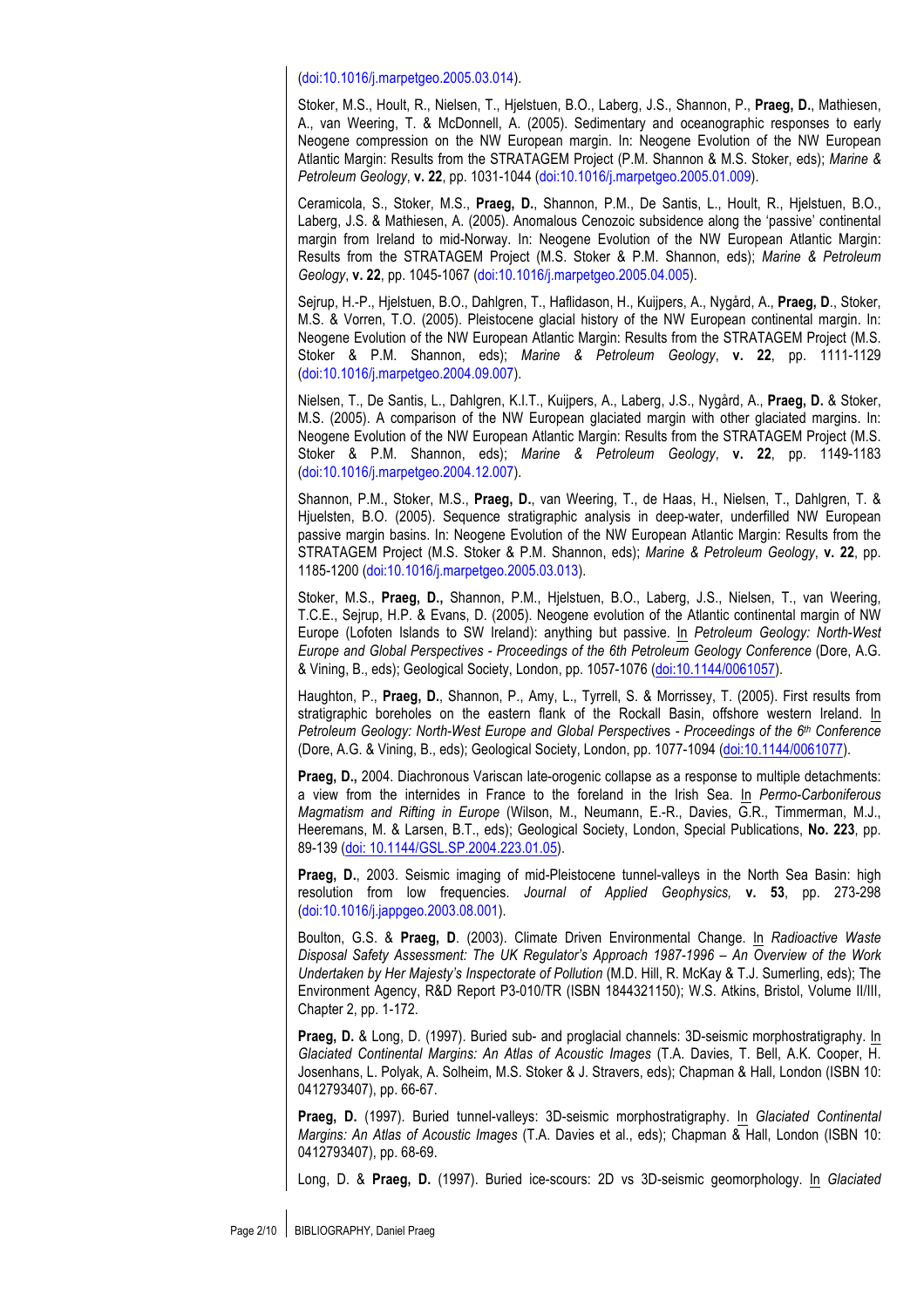|                                                                                                         | Continental Margins: An Atlas of Acoustic Images (T.A. Davies et al., eds); Chapman & Hall, London<br>(ISBN 10: 0412793407), pp. 142-143.                                                                                                                                                                                                                                                                                                                                                                                                                                                                          |
|---------------------------------------------------------------------------------------------------------|--------------------------------------------------------------------------------------------------------------------------------------------------------------------------------------------------------------------------------------------------------------------------------------------------------------------------------------------------------------------------------------------------------------------------------------------------------------------------------------------------------------------------------------------------------------------------------------------------------------------|
|                                                                                                         | Praeg, D. (1997). Buried fluvial channels: 3D-seismic geomorphology. In Glaciated Continental<br>Margins: An Atlas of Acoustic Images (T.A. Davies et al., eds); Chapman & Hall, London (ISBN-10:<br>0412793407), pp. 162-163.                                                                                                                                                                                                                                                                                                                                                                                     |
|                                                                                                         | Praeg, D., d'Anglejan, B. & Syvitski, J.P.M. (1992). Seismostratigraphy of the middle St. Lawrence<br>Estuary: a Late Quaternary glacial marine to estuarine depositional/erosional record. Géographie<br>physique et Quaternaire, v. 46 (2), pp. 133-150 (http://id.erudit.org/iderudit/032899ar).                                                                                                                                                                                                                                                                                                                |
|                                                                                                         | Praeg, D., Stravers J.A. and Luman, D. (1992). Quantitative geological discrimination using AVHRR<br>imagery across southern Baffin Island. Photo-Interprétation, v. 30 (91/92-5&6), pp. 169-181.                                                                                                                                                                                                                                                                                                                                                                                                                  |
|                                                                                                         | Andrews, J.T., Jennings, A.E., MacLean, B., Mudie, P.J., Praeg, D., & Vilks, G. (1991). The surficial<br>geology of the Canadian eastern arctic and polar continental shelves. In Proceedings of the Canadian                                                                                                                                                                                                                                                                                                                                                                                                      |
|                                                                                                         | Continental Shelf Seabed Symposium (C <sup>2</sup> S <sup>3</sup> ), C.L. Amos and M.B. Collins (eds.); Continental Shelf<br>Research, v. 11 (10), pp. 791-819 (doi:10.1016/0278-4343(91)90080-P).                                                                                                                                                                                                                                                                                                                                                                                                                 |
|                                                                                                         | Stravers, J.A., Syvitski, J.P.M. & Praeg, D. (1991). Application of size sequence data to glacial-<br>paraglacial sediment transport and sediment partitioning. In Principles, Methods, and Application of<br>Particle Size Analysis, J.P.M. Syvitski (ed.); Cambridge University Press, pp. 293-310 (ISBN-13:<br>9780521044615).                                                                                                                                                                                                                                                                                  |
|                                                                                                         | Piper, D.J.W., Mudie, P.J., Fader, G.B., Josenhans, H.W., Maclean, B., Vilks, G. [with contributions by:<br>Aksu, A.E., Amos, C.L., Buckley, D.E., Blasco, S.M., Hill, P.R., Hardy, I., Hodgson, D.A., Lewis, C.F.M.,<br>Myers, R.A., Pelletier, B.R., Praeg, D., Klassen, R., Schafer, C.T., Syvitski, J.P.M. & Vincent, J.-S.]<br>(1990). Quaternary Geology, Chapter 10 in Geology of the Continental Margin of Eastern Canada, M.J.<br>Keen & G.L. Williams (eds.); Geological Society of America, Geology of North America v. I-1 (also<br>Geological Survey of Canada, Geology of Canada no. 2, pp. 475-607. |
|                                                                                                         | Syvitski, J.P.M. & Praeg, D. (1989). Quaternary sedimentation in the St. Lawrence Estuary and<br>adjoining areas, eastern Canada: an overview based on high-resolution seismo-stratigraphy.<br>Géographie physique et Quaternaire, v. 43 (3), pp. 291-310 (http://id.erudit.org/iderudit/032784ar).                                                                                                                                                                                                                                                                                                                |
| <b>Geological Survey of Canada</b><br><b>Publications, Reports &amp; Maps</b><br>(Internal Peer-Review) | (GEOSCAN: http://geoscan.ess.nrcan.gc.ca/site.php?id=geoscan_e)                                                                                                                                                                                                                                                                                                                                                                                                                                                                                                                                                    |
| GSC Papers:                                                                                             | Praeg, D., MacLean, B., Piper, D.J.W. & Shor, A.N. (1987). Study of iceberg scours across the<br>continental shelf and slope off southeast Baffin Island using the SeaMARC I midrange sidescan sonar.<br>In Current Research, Part A, Geological Survey of Canada Paper 87-01A, 847-857 (GEOSCAN ID<br>122494).                                                                                                                                                                                                                                                                                                    |
|                                                                                                         | Praeg, D., MacLean, B., Hardy, I.A. & Mudie, P.J. (1986). Quaternary geology of the southeast Baffin<br>Island continental shelf. Geological Survey of Canada Paper 85-14, 38 pp. (+ 1 map at 1:1,000,000)<br>(GEOSCAN ID 120617).                                                                                                                                                                                                                                                                                                                                                                                 |
| GSC Open File Reports:                                                                                  | Praeg, D., MacLean, B. & Sonnichsen, G. (2007). Quaternary Geology of the Northeast Baffin Island<br>Continental Shelf, Cape Aston to Buchan Gulf (70° to 72°N). Geological Survey of Canada, Open File<br>sheet at 1:500,000) (GSC<br>5409,<br>98<br>map<br>GEOSCAN<br>ID<br>pp. (1<br>223452)<br>(http://geopub.nrcan.gc.ca/moreinfo_e.php?id=223452).                                                                                                                                                                                                                                                           |
|                                                                                                         | Praeg, D. & Syvitski, J.P.M. (1991). Marine geology of Saguenay Fjord. Geological Survey of Canada,<br>Open File 2395, 14 map sheets (GEOSCAN ID 132668).                                                                                                                                                                                                                                                                                                                                                                                                                                                          |
|                                                                                                         | <b>Praeg, D. &amp; Schafer, C.T. (1990). Seabed features of the Labrador slope and rise near 55°N revealed</b><br>by SeaMARC I sidescan sonar imagery. Geological Survey of Canada, Open File 2028, 4 maps<br>(1:150,000), 72 pp. (4 maps at 1:150,000) (GEOSCAN ID 128174).                                                                                                                                                                                                                                                                                                                                       |
|                                                                                                         | Syvitski, J.P.M. & Praeg, D. (1989). Quaternary Seismo-Stratigraphy of the Lower St. Lawrence<br>Estuary. Geological Survey of Canada, Open File 2231, 3pp. (18 maps at 1:250,000) (GEOSCAN ID                                                                                                                                                                                                                                                                                                                                                                                                                     |
|                                                                                                         | 128159).                                                                                                                                                                                                                                                                                                                                                                                                                                                                                                                                                                                                           |
|                                                                                                         | Syvitski, J.P.M. & Praeg, D. (1989). Quaternary Seismo-Stratigraphy of the Lower St. Lawrence<br>Estuary. Geological Survey of Canada, Open File 2230, 9 maps at 1:250,000 (SEDFLUX Map Series)<br>(GEOSCAN ID 128158).                                                                                                                                                                                                                                                                                                                                                                                            |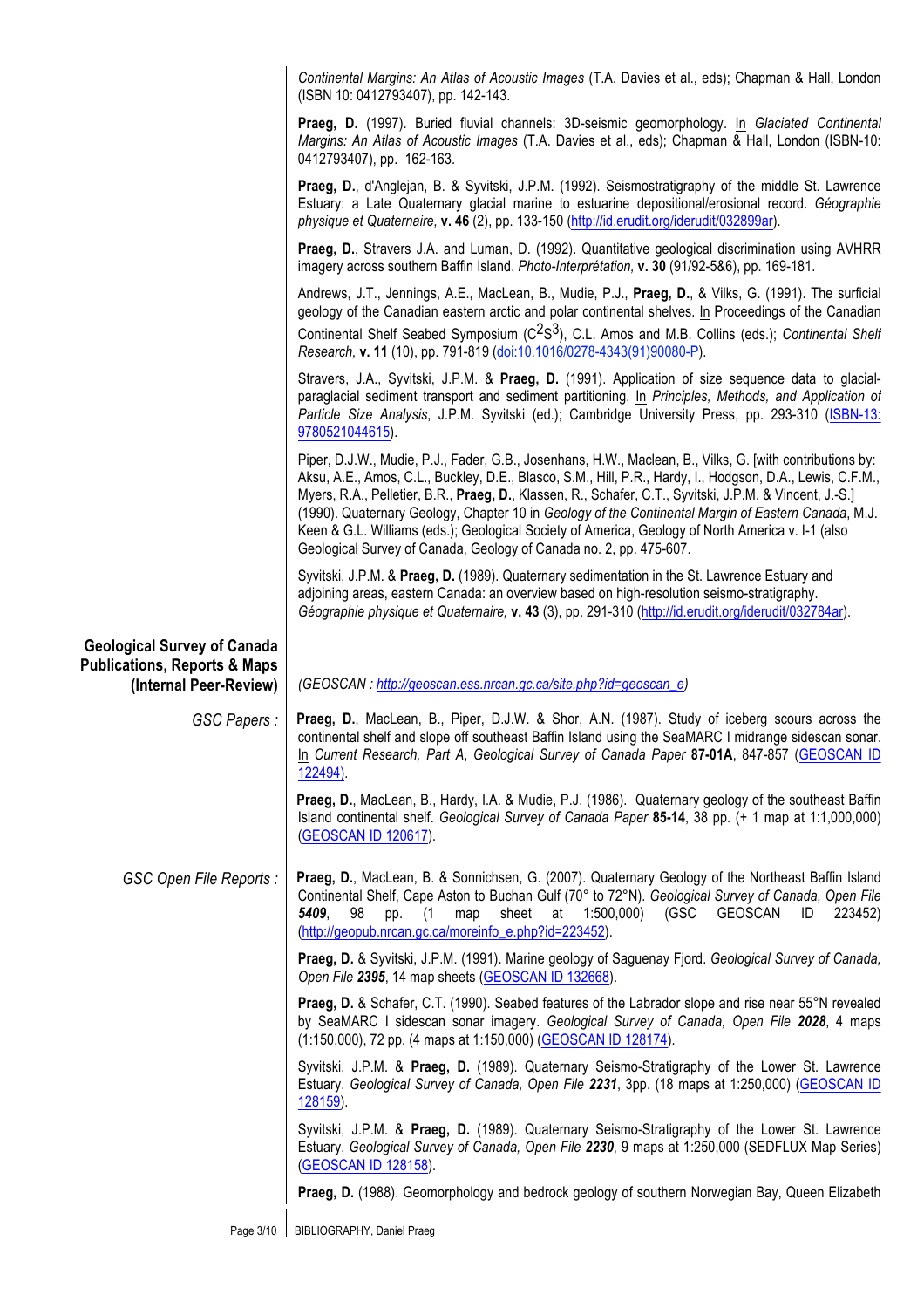|                                                                  | Islands, Northwest Territories. Geological Survey of Canada, Open File 1925, 49 p. (+3 maps at<br>1:250,000) (GSC GEOSCAN ID 130576) (http://geopub.nrcan.gc.ca/moreinfo_e.php?id=130576).                                                                                                                                                                                                                                                                                                                                                                                                                                                                      |
|------------------------------------------------------------------|-----------------------------------------------------------------------------------------------------------------------------------------------------------------------------------------------------------------------------------------------------------------------------------------------------------------------------------------------------------------------------------------------------------------------------------------------------------------------------------------------------------------------------------------------------------------------------------------------------------------------------------------------------------------|
|                                                                  | Praeg, D. (1988). Report of Atlantic Geoscience Centre activities in the Arctic Island channels during<br>CSS Baffin Cruise 87-027. Geological Survey of Canada, Open File 1694, 30 pp. (GEOSCAN ID<br>130466).                                                                                                                                                                                                                                                                                                                                                                                                                                                 |
|                                                                  | Praeg, D., Syvitski, J.P.M., Asprey, K., Currie, R., Hein, F., Miller, A., Sherin, A. & Standen, G. (1988).<br>Report of CSS Dawson Cruise 87-023 in the Gulf of St. Lawrence. Geological Survey of Canada, Open<br>File 1678, 84 pp. (GEOSCAN ID 130708).                                                                                                                                                                                                                                                                                                                                                                                                      |
|                                                                  | Praeg, D. (1988). Report on Atlantic Geoscience Centre participation in CSS Baffin Cruise 86-023.<br>Geological Survey of Canada, Open File 1408, 10 pp. (GEOSCAN ID 130247).                                                                                                                                                                                                                                                                                                                                                                                                                                                                                   |
|                                                                  | Syvitski, J.P.M. & Praeg, D. (1987). Sedimentology of Arctic Fjords Experiment: Data Report, Volume<br>3. Geological Survey of Canada, Open File 1589 (also Canadian Data Report of Hydrography and<br>Ocean Sciences 54), 468 pp. (GEOSCAN ID 130318).                                                                                                                                                                                                                                                                                                                                                                                                         |
|                                                                  | Syvitski, J.P.M., Beattie, D.D., Praeg, D. & Schafer, C.T. (1987). Marine Geology of Baie des Chaleurs.<br>Geological Survey of Canada, Open File 1375, 5 maps at 1:100,000 (GSC GEOSCAN ID 130520)<br>(http://apps1.gdr.nrcan.gc.ca/mirage/full_result_e.php?id=130520).                                                                                                                                                                                                                                                                                                                                                                                       |
|                                                                  | Praeg, D.B., Shor, A.N., MacLean, B. and Piper, D.J.W. (1987). SeaMARC I sidescan sonar survey<br>line across the southeast Baffin shelf and slope, northwest Labrador Sea. Geological Survey of<br>Canada, Open File 1254, 16 pp. (+ 9 maps and overlays at 1:40,000) (GEOSCAN ID 130219).                                                                                                                                                                                                                                                                                                                                                                     |
|                                                                  | Praeg, D., Syvitski, J.P.M. & Schafer, C.T. (1986). CSS Dawson 86-016 Cruise Report. Geological<br>Survey of Canada, Open File Report 1412, 45 pp. (GEOSCAN ID 130337).                                                                                                                                                                                                                                                                                                                                                                                                                                                                                         |
|                                                                  | Praeg, D. (1982). Seafloor relief, Baffin Island shelf. Geological Survey of Canada, Open File Report<br>862, 5 pp. (4 map sheets at 1:500,000) (GEOSCAN ID 129757).                                                                                                                                                                                                                                                                                                                                                                                                                                                                                            |
| <b>Seabed Maps</b>                                               | MediMap Group [Loubrieu, B., Mascle, J., Benkhelil, J Berné, S., Chamot-Rooke, N., Deverchère, J.,<br>Droz, L., Foucher, J.-P., Lericolais, G., Le Pichon, X., Migeon, S., Mouscardès, P., Rangin, C.,<br>Ceramicola, S., Colizza, E., Cuppari, A., Praeg. D., Wardell, N., Dominici R., Muto, F., Marani, M.,<br>Trincardi, F., Zitellini, N., Canals, M., Acosta, J., Comas, M., Gràcia, E., Camerlenghi, A., Yelles, K.,<br>Woodside, J., Alexandri, M. and Hall, J.K.] (2008). Morpho-Bathymetry of the Mediterranean Sea.<br>CIESM / Ifremer Special Publication, Atlases and Maps, 1 map at 1 / 3 000 000<br>(http://www.ciesm.org/marine/morphomap.htm). |
|                                                                  | Piper, D.J.W., Cameron, G.D.M. & Best, M.A. [contributions by Fader, G.B., Josenhans, H., MacLean,<br>B. & Praeg, D.] (1990). Géologie du Quaternaire de la Marge Continentale de l'Est Du Canada.<br>Commision<br>géologique du Canada,<br>Carte "A" Series, 1711A,<br>1:5,000,000<br>échelle<br>(http://apps1.gdr.nrcan.gc.ca/mirage/full_result_e.php?id=131461).                                                                                                                                                                                                                                                                                            |
|                                                                  | Piper, D.J.W., Cameron, G.D.M. & Best, M.A. [contributions by Fader, G.B., Josenhans, H., MacLean,<br>B. & Praeg, D.] (1988). Quaternary Geology of the Continental Margin of Eastern Canada. Geological<br>Survey<br>1:5,000,000<br>οf<br>Canada,<br>"A"<br>Series<br>Map,<br>1711A,<br>scale<br>(http://apps1.gdr.nrcan.gc.ca/mirage/full_result_e.php?id=125189).                                                                                                                                                                                                                                                                                            |
| <b>Reports for Public &amp; Private</b><br><b>Funding Bodies</b> | Korre A., Durucan S., Imrie C.E May F., Krueger M., Spickenbom K Fabriol H Vandeweijer V.P.,<br>Golmen L., Persoglia S., Piccoti S., Praeg D., Beaubien S. (2012). Quantification Techniques for CO2<br>Leakage. International Energy Agency, Greenhouse Gas R&D Programme, IEAGHG Technical Report,<br>2012/02, 132 pp (http://www.ieaghg.org/index.php?/20100119173/technical-reports.html).                                                                                                                                                                                                                                                                  |
|                                                                  | Praeg, D. & Romeo, R. (2012). Report of OGS Participation in the GATEWAYS Campaign of the r/v<br>Celtic Voyager (Survey CV12008), Cork to Galway, 21 April to 12 May 2012. Istituto Nazionale di<br>Oceanografia e di Geofisica Sperimentale, OGS Internal Report 2012/59 RIMA 9 GEMAR, 50 pp. (on-<br>line: http://www2.ogs.trieste.it:8585/PECIB/index.php?option=com_relazioni&Itemid=110).                                                                                                                                                                                                                                                                  |
|                                                                  | Praeg, D., McCarron, S. & Stoker, M. (2011). RIDGES: Regionally IntegrateD GEological mapping of<br>the Celtic Sea - final report, INFOMAR project INF-09-14-MCC (12/2009-12/2010). Istituto Nazionale di<br>Oceanografia e di Geofisica Sperimentale, OGS Internal Report 2011/128 RIMA 11 GEMAR, 59 pp.                                                                                                                                                                                                                                                                                                                                                       |
|                                                                  | Praeg, D. Editor (2010). Campaign report IPY Project GLAMAR (GLAcial Meltwater & Continental<br>MARgins), r/v OGS Explora, Galway to Cork, 06-31 August 2009. Istituto Nazionale di Oceanografia e<br>di Geofisica Sperimentale, OGS Internal Report 2010/3 RIMA 1 ADEST, 60 pp.                                                                                                                                                                                                                                                                                                                                                                                |
|                                                                  | Praeg, D. (2009). Pre-Cruise Outline IPY GLAMAR: GLAcial Meltwater and Continental MARgins.                                                                                                                                                                                                                                                                                                                                                                                                                                                                                                                                                                     |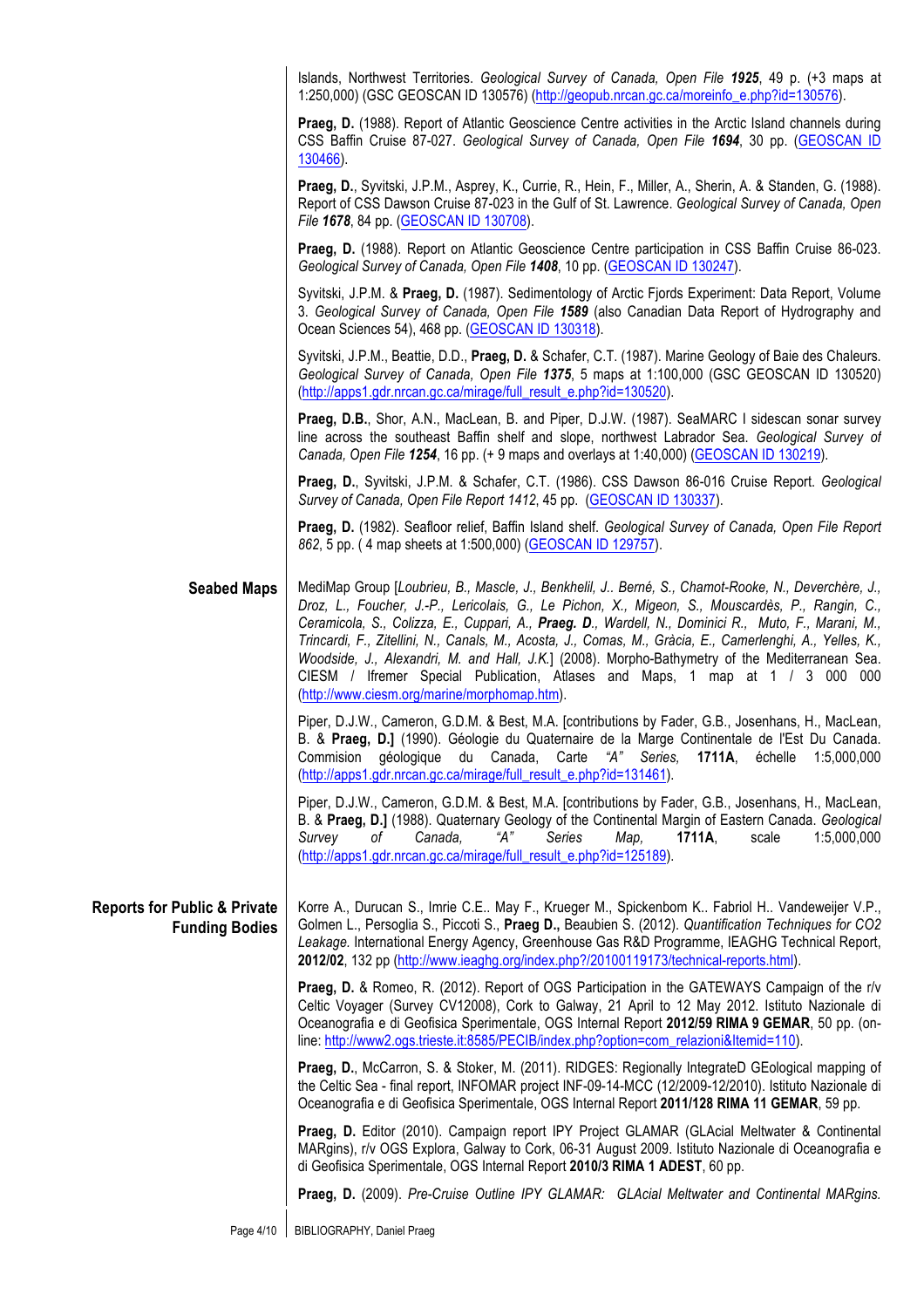Istituto Nazionale di Oceanografia e di Geofisica Sperimentale, OGS Internal Report **2009/171 RIMA 29 GEMAR**, 9 pp.

**Praeg, D.** & Ceramicola, S. (2009). *HERMES Year 4 and Final Report (Period: 1 April 2008 – 31 March 2009)*. Istituto Nazionale di Oceanografia e di Geofisica Sperimentale, OGS Internal Report **2009/170 RIMA 28 GEMAR**, 12 pp.

**Praeg D.** & Ceramicola, S. (2008). *HERMES Annual Report – Year 3 (Period: 1 April 2007 – 31 March 2008)*. Istituto Nazionale di Oceanografia e di Geofisica Sperimentale, OGS Internal Report **2008/48 RIMA 7 GEMAR**, 12 pp.

Geletti, R., Busetti, M. & Praeg, D. (2008). *Using Multichannel Seismic Data to Examine Gas Hydrate Indicators (BSRs): a Ross Sea (Antarctica) Case Study.* Istituto Nazionale di Oceanografia e di Geofisica Sperimentale, OGS Internal Report **2008/3 RIMA 1 GEMAR**, 19 pp.

**Praeg, D.** (2007). *Paléocéanographie et Hydrates du Méthane dans la Mer Méditerranée (PALEOMED).* Rapport final, Bourse de Recherche internationale de la Ville de Paris, 20 pp.

**A. Tonnellier, S. Ceramicola, D. Praeg** (2007). *Depositional Pattern Investigation on the Calabrian Arc from Echo-character Mapping*. Erasmus report for Ecole et Observatoire des Sciences de la Terre (EOST - Université Lous Pasteur, Strasbourg), Università di Trieste and OGS (Trieste).

**Praeg D.** & Ceramicola, S. (2007). *HERMES Annual Report – Year 2, 1 April 2006 – 31 March 2007*. Istituto Nazionale di Oceanografia e di Geofisica Sperimentale, OGS Internal Report **2008/47 RIMA 6 GEMAR**, 13 pp.

**Praeg, D.,** Ceramicola, S**.** & the OGS Explora Scientific Party (2007). *Cruise Report R/V OGS Explora, campaign HERMES-HYDRAMED IONIO 2005, Calabrian Arc, northern Ionian Sea.* Istituto Nazionale di Oceanografia e di Geofisica Sperimentale, OGS Internal Report **2008/52 RIMA 11 GEMAR**, 40 pp.

**Praeg D.**, Ceramicola, S. & Wardell, N. (2007). *2D/3D Seafloor Imagery of Ionian Margin Seeps*. HERMES Deliverable 59 (D59, WP3: Cold Seeps); Istituto Nazionale di Oceanografia e di Geofisica Sperimentale, OGS Internal Report **2008/49 RIMA 8 GEMAR**, 25 pp.

Ceramicola, S., **Praeg D.** (2006). *HERMES Annual Report – Year 1 (Period: 1 April 2005 – 31 March 2006)*. Istituto Nazionale di Oceanografia e di Geofisica Sperimentale, OGS Internal Report **2008/46 RIMA 5 GEMAR**, 9 pp.

Unnithan, V., **Praeg, D.**, Shannon, P. & O'Neill, N. (2004). *Gas Hydrate Stability and Fluid-Escape Features in Deep-Water Environments West of Ireland.* Technical Report for the Geological Survey of Ireland (GSI) under the auspices of the Irish National Seabed Survey (INSS); UCD Department of Geology, Marine & Petroleum Geology Group, 80 pp.

**STRATAGEM Partners** (2003). *Neogene Evolution of the Glaciated European Margin* (M.S. Stoker, compiler). A product of the EC-supported STRATAGEM project, contract EVK3-CT-1999-00011; Svitzer Ltd., Great Yarmouth, 165 pp.

**STRATAGEM Partners** (2002). *The Neogene Stratigraphy of the Glaciated European Margin from Lofoten to Porcupine* (M.S. Stoker, compiler). A product of the EC-supported STRATAGEM project (contract EVK3-CT-1999-00011); Svitzer Ltd., Great Yarmouth, 75 pp; *PANGAEA*, doi:10.1594/PANGAEA.441533 (http://doi.pangaea.de/10.1594/PANGAEA.441533).

**Praeg, D.** & Shannon, P.M. (2003). *The Triassic and Permian of NW Europe: Regional Distribution, Seismic Expression and Reservoir Implications West of Ireland.* Report on a Postdoctoral Research Project funded by Saga, Statoil, Shell &Total; UCD Marine & Petroleum Geology Group, 135 pp.

**Praeg, D.** & Shannon, P.M. (2000). Shallow Seismic Site Surveys from Blocks 83/24, 83/20, 75/10, 16/28, 11/20, 78/28: An Interpretation and Stratigraphic Integration with Boreholes. *Technical Report*  for the Irish Petroleum Infrastructure Programme / Rockall Studies Group PIP/RSG; UCD Department *of Geology, Contribution to RSG Project 98/23, 65 pp.*

Boulton, G.S., Dongelmans, P., **Praeg, D.** & Shimmield, G.B. (1993). *Processes Influencing the Evolution of the Surface Environment in Britain on a Million Year Timescale.* Her Majesty's Inspectorate of Pollution, UK Department of Environment, Report No. DoE/RR/93.077, 207 pp.

**Academic Theses** Praeg, D. (1996). *Morphology, Stratigraphy and Genesis of Buried Mid-Pleistocene Tunnel-Valleys in the Southern North Sea Basin*. Unpublished Doctoral Thesis, University of Edinburgh, 207 pp.

> **Praeg, D.** (1984). *Quaternary Geologic History of Lady Franklin Bank, Southeastern Baffin Shelf, N.W.T.* Unpublished B.Sc. thesis, Dalhousie University, Halifax, Nova Scotia, 90 pp.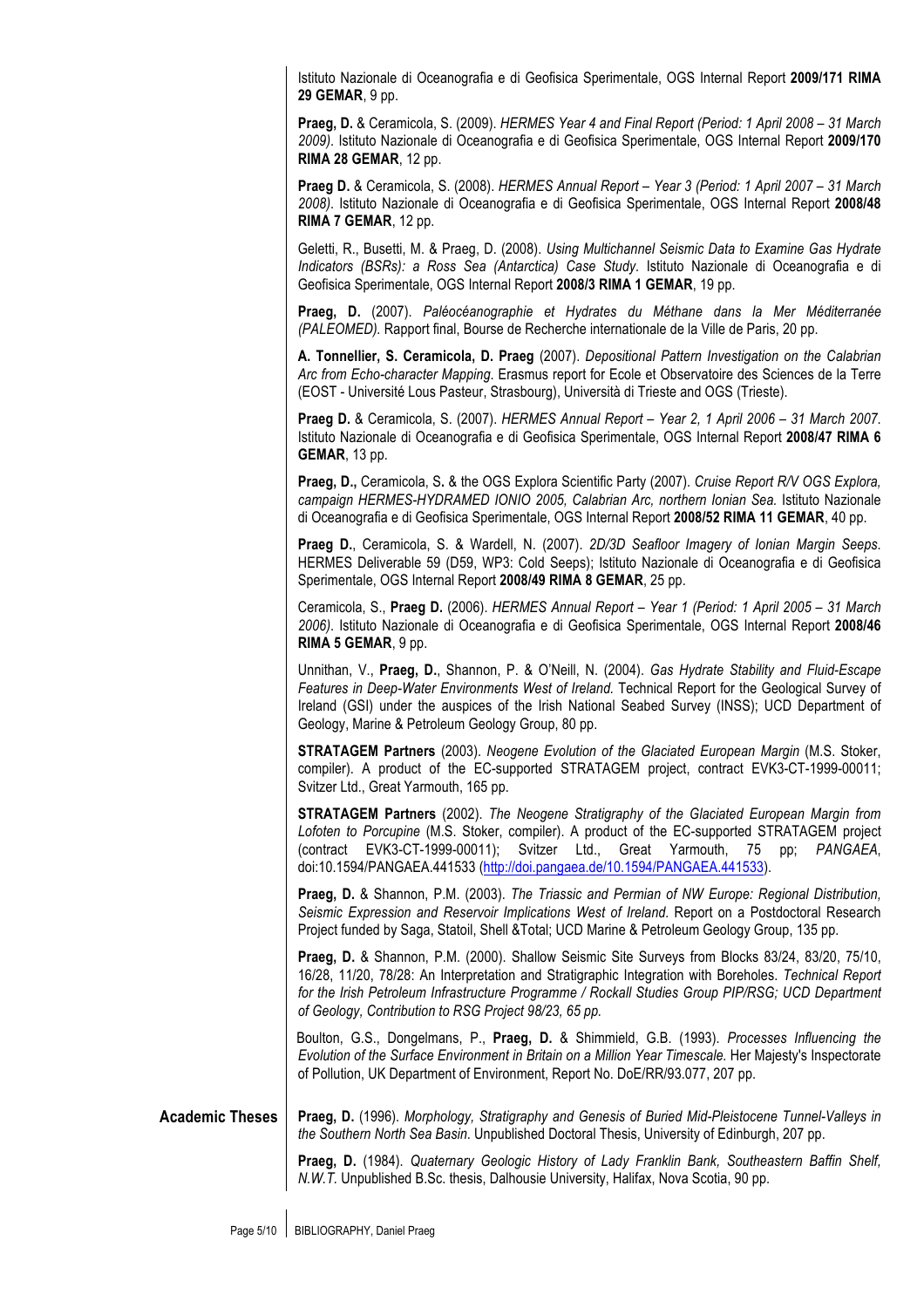| PRESENTATIONS AT<br><b>CONFERENCES</b>       |                                                                                                                                                                                                                                                                                                                                                                                                                                                                                                                                                                                   |
|----------------------------------------------|-----------------------------------------------------------------------------------------------------------------------------------------------------------------------------------------------------------------------------------------------------------------------------------------------------------------------------------------------------------------------------------------------------------------------------------------------------------------------------------------------------------------------------------------------------------------------------------|
| <b>Invited Presentations</b>                 | 2010: ESF Magellan Workshop GOLD (Gulf of Lions Drilling), 1st Project Workshop, 19-22 October,<br>Banyuls-sur-Mer, FRANCE (http://wwz.ifremer.fr/drogm/Colloques/Gold-Project-Banyuls)<br>> poster presentation, as member of GOLD Working Group                                                                                                                                                                                                                                                                                                                                 |
|                                              | 2010: 35th Workshop of the International School of Geophysics - Non-Steady-State Subduction:<br>Changes in the Calabrian Arc and its Mediterranean Setting, 3-8 October, Erice, Sicily, ITALY<br>> oral and poster presentations on fluids in the Calabrian accretionary prism                                                                                                                                                                                                                                                                                                    |
|                                              | 2010: 1st Brazilian Symposium on Non-Conventional Energy Generation from Coal and Gas<br>Hydrates, 28-30 July, Porto Alegre, Rio Grande do Sul, BRAZIL<br>> talks on gas hydrates (author) and mud volcanoes (co-author) in the Mediterranean Sea                                                                                                                                                                                                                                                                                                                                 |
|                                              | 2010: TerMEx: Terra Mediterranean Earth Sciences Experiment, Kick-Off Meeting, 7-9 June,<br>Université Paris et Marie Curie, Paris, FRANCE<br>> contributions and talk on gas hydrates in the Mediterranean Sea                                                                                                                                                                                                                                                                                                                                                                   |
|                                              | 2009: Offshore Mediterranean Conference, OMC 2009, 25-27 March, Ravenna, ITALY<br>> talk on mud volcanoes in workshop on 'HC-Rich Fluid Seepages in the Mediterranean and Black<br>Seas'; co-author of an invited talk in another workshop                                                                                                                                                                                                                                                                                                                                        |
|                                              | 2009: 2 <sup>nd</sup> International Workshop on Exploring the Eastern Mediterranean Deep-Sea Continental<br>Margin Offshore Egypt, Faculty of Science, Alexandria University, EGYPT, 5-6 December 2009<br>> talk on geophysical evidence of gas hydrates on the Nile fan                                                                                                                                                                                                                                                                                                          |
|                                              | 2006: EURODOM Course: Geo-Bio-sphere Coupling , Trieste, ITALY, 31 July-04 August 2006<br>> talk on gas hydrate stability in the Mediterranean Sea                                                                                                                                                                                                                                                                                                                                                                                                                                |
|                                              | 2005: Geoltalia 2005, Spoleto, ITALY, 21-23 September 2005<br>> talk on glacial meltwater drainage, co-author of invited talk on glaciated margins                                                                                                                                                                                                                                                                                                                                                                                                                                |
|                                              | 2002: European Geophysical Society, XXVII General Assembly, Nice, FRANCE, 21-26 April 2002<br>> talk on glacial tunnel-valleys in the North Sea Basin                                                                                                                                                                                                                                                                                                                                                                                                                             |
| <b>Extended Abstracts</b><br>Invited talk >> | 2011<br>Ceramicola, S., Coste, M., Planinsek, P., Praeg, D., Forlin, E., Cova, A., Migeon, S., Fannucci, F.,<br>Critelli, S. (2011). Seabed mapping for marine geohazard assessment on the Ionian Calabrian margin.<br>Marine Geo-Hazards in the Mediterranean, Nicosia, CYPRUS, 2-5 February 2011; CIESM Workshop<br>Monographs, n. 42, pp. 59-65 (http://www.ciesm.org/online/monographs/index.htm).                                                                                                                                                                            |
|                                              | 2010                                                                                                                                                                                                                                                                                                                                                                                                                                                                                                                                                                              |
|                                              | Praeg, D., Ceramicola, S., Pierre, C., Mascle, J., Dupré, S., Andersen, A., Bayon, G., Bouloubassi, I.,<br>Cova, A., de Lange, G., Ducassou, E., Freiwald, A., Harmegnies, F., Hebbeln, D., Loncke, L.,<br>Mastalerz, V., Migeon, S., Mostafa, A., Taviani, M., Wardell, N. (2010). Evidence of active mud<br>volcanoes on the Calabrian accretionary prism, Ionian Sea. 39th CIESM Congress, Venice, ITALY, 10-<br>14<br>2010;<br>Comm.<br>May<br>Rapp.<br>int.<br>Mer<br>Médit<br>V.<br>39.<br>59<br>D.<br>(http://www.ciesm.org/online/archives/abstracts/PDF/39/PG_0059.pdf). |
|                                              | Ceramicola S., Praeg, D., Cova, A., Forlin, E., Diviacco, P., Centonze, J., Cotterle, D., Wardell, N.,<br>Accettella, D. (2010). Exploring seabed seepage features on the Calabrian Accretionary Prism. 39th<br>CIESM Congress, Venice, Italy, 10-14 May 2010; Rapp. Comm. int. Mer Médit., v. 39, p. 12<br>(http://www.ciesm.org/online/archives/abstracts/PDF/39/PG_0012.pdf).                                                                                                                                                                                                  |
|                                              | Ceramicola, S., Caburlotto, A., Coste, M., Cova, A., Migeon, S., Forlin, E. Praeg, D., Diviacco, P.,<br>Cotterle, D., Romeo, R., Facchin, L., Civile, D., Ramella, R., Critelli, S., Chiocci, F. L. (2010). Seabed<br>features in relation to geohazards on the Ionian Calabrian margin: results from the MAGIC Project. 39th<br>CIESM Congress, Venice, Italy, 10-14 May 2010; Rapp. Comm. int. Mer Médit., v. 39, p. 13<br>(http://www.ciesm.org/online/archives/abstracts/PDF/39/PG_0012.pdf).                                                                                 |
|                                              | Coste, M., Migeon, S., Ceramicola, S., Mascle, J. & Praeg, D. (2010). Slope-to-basin sedimentary<br>processes in tectonically active settings : a comparative analysis of the Calabrian and Ligurian margin<br>during the last 5 Ma. 39 <sup>th</sup> CIESM Congress, Venice, Italy, 10-14 May 2010; Rapp. Comm. int. Mer                                                                                                                                                                                                                                                         |
|                                              |                                                                                                                                                                                                                                                                                                                                                                                                                                                                                                                                                                                   |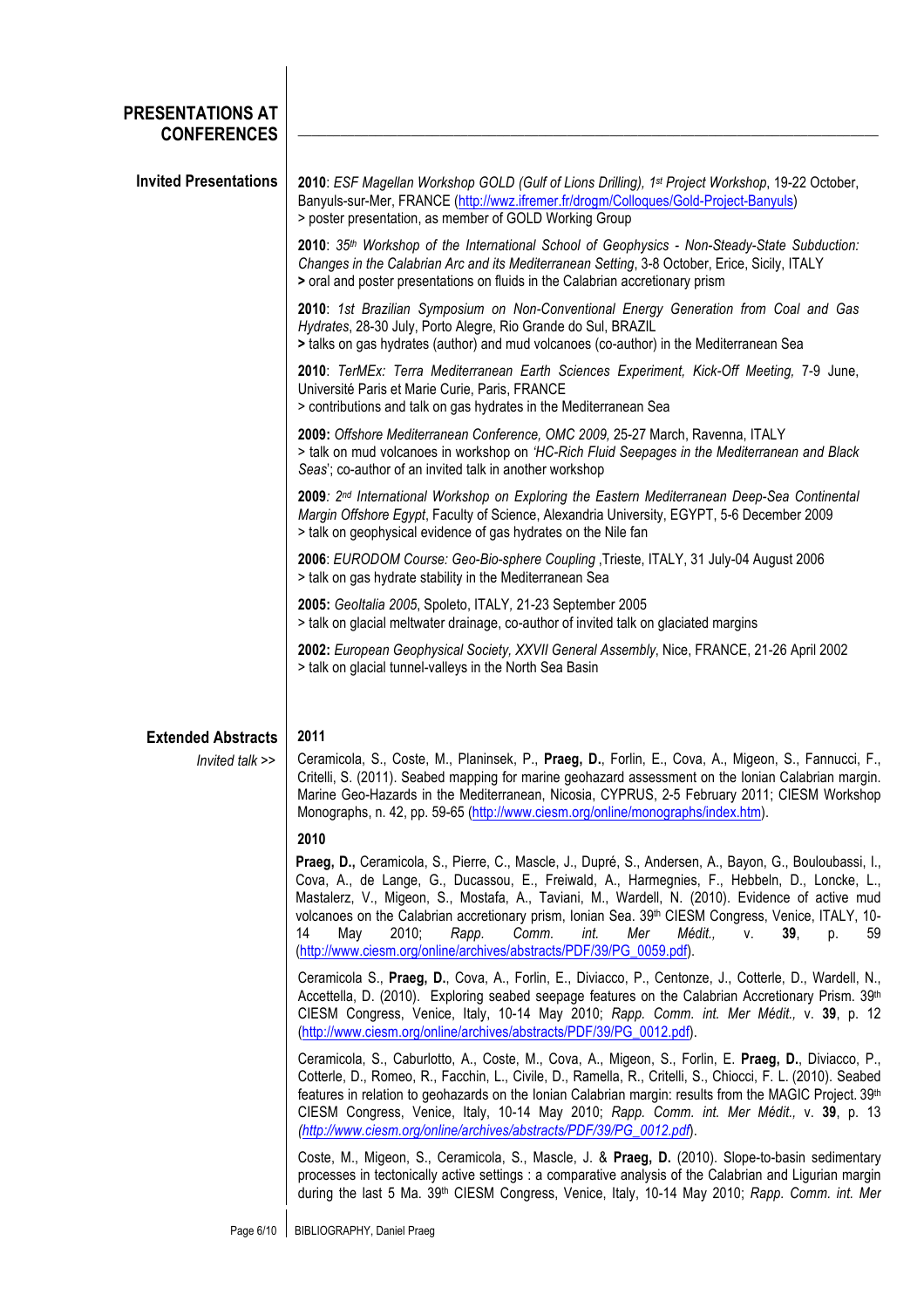*Médit.,* v. **39**, p. 17 (http://www.ciesm.org/online/archives/abstracts/PDF/39/PG\_0017.pdf).

#### **2009**

Ceramicola, S., Civile, D., Caburlotto, A. Cova, Cotterle, D. Diviacco, Caffau, M., **Praeg, D.**, Accettella, D., Collizza, E., Critelli, S., Cuppari, A., Dominici, F., Fanucci, F., Morelli, D., Muto, F., Romano, C., Ramella, R. (2009). Features of mass-wasting along the submarine slopes of the Ionian Calabrian margin. International Conference on Seafloor Mapping for Geohazard Assessment, Ischia (Na), Italy, 11-13 May 2009; *Rendiconti Online della Società Geologica Italiana* (Eds: Chiocci F.L., Ridente D., Casalbore D., Bosman A.), **Vol. 7**, pp. 87-89 (http://www.socgeol.it/318/Rendiconti\_on\_line.html).

Civile D., Ceramicola, S., Caburlotto, A., Cova, A., Cotterle, D., Diviacco, P., **Praeg, D.**, Neagu, C., Critelli, S., Dominici, R., Muto, F., Romano, C., Ramella, R. (2009). Seabed tectonic features in relation to geohazards on the Ionian Calabrian margin. International Conference on Seafloor Mapping for Geohazard Assessment, Ischia (Na), Italy, 11-13 May 2009; *Rendiconti Online della Società Geologica Italiana* (Eds: Chiocci F.L., Ridente D., Casalbore D., Bosman A.), **Vol. 7**, pp. 145-146 (http://www.socgeol.it/318/Rendiconti\_on\_line.html).

# **2008**

**Praeg, D.**, Geletti, R., Mascle, J., Unnithan, V. & Harmegnies, F. (2008). Geophysical exploration for gas hydrates in the Mediterranean Sea and a bottom simulating reflection on the Nile Fan. Gruppo Nazionale di Geofisica della Terra Solida, GNGTS 27° Convegno Nazionale, 6-8 Ottobre 2008, Trieste, Italy; *Riassunti Estesi*, pp. 467-469 (ISBN 88-902101-3-3; http://www2.ogs.trieste.it/gngts/).

Ceramicola, S., **Praeg, D.**, Cova, A., Accettella, D. & Wardell, N. (2008). Cold seep activity on the Calabrian Arc accretionary complex. Gruppo Nazionale di Geofisica della Terra Solida, 27° Convegno Nazionale, 6-8 Ottobre 2008, Trieste, Italy; *Riassunti Estesi*, pp. 424-426 (ISBN 88-902101-3-3; http://www2.ogs.trieste.it/gngts/).

Rebesco, M., Zgur, F., Caburlotto, A., De Vittor, C., Facchin, L., Deponte, D., Pelos, C., Tomini, I., De Vittor, R., Petronio, L., Lipizer, M., Del Negro, P., Crise, A., Rossi, G., Madrussani, G., **Praeg, D.**, Ceramicola, S., Donda, F. & De Santis, L. (2008). EGLACOM cruise July-August 2008 on the Storfjiorden Fan: a quasi real-time presentation of preliminary results. Gruppo Nazionale di Geofisica della Terra Solida, 27° Convegno Nazionale, 6-8 Ottobre 2008, Trieste, Italy; *Riassunti Estesi*, pp. 470- 473 (ISBN 88-902101-3-3; http://www2.ogs.trieste.it/gngts/).

## **2007**

**Praeg, D.**, Unnithan, V. & Camerlenghi, A. (2007). Gas hydrate stability in the Mediterranean Sea over glacial-interglacial timescales: results from the HYDRAMED project. Geo-marine Research along European Continental Margins - International Conference and Post-Cruise Meeting of the Trainingthrough-Research Programme (TTR16), Bremen, Germany, 29 January - 01 February 2007; *UNESCO, IOC Workshop Report,* No. 204, pp. 36-37 (http://unesdoc.unesco.org/images/0015/001571/157149e.pdf).

Ceramicola, S., **Praeg, D.**, Unnithan, V., Wardell, N., Freiwald A. & the OGS Explora and Meteor Scientific Parties (2007). Exploring mud volcanoes on the Calabrian Arc, central Mediterranean Sea. Geo-marine Research along European Continental Margin - International Conference and Post-Cruise Meeting of the Training-through-Research Programme (TTR16), Bremen, Germany, 29 January - 01 February 2007; *UNESCO, IOC Workshop Report,* **No. 204**, pp. 11-12 (http://unesdoc.unesco.org/images/0015/001571/157149e.pdf).

#### **2006**

Invited talk >>

Ceramicola, S., **Praeg, D.** & the OGS Explora Scientific Party (2006). Mud volcanoes discovered on the Calabrian Arc : preliminary results from the HERMES-HYDRAMED IONIO 2005 campaign. In Fluid Seepages / Mud Volcanism in the Mediterranean and Adjacent Domains, Bologna, 19-22 October 2005; *CIESM Workshop Monographs*, **n. 29**, p. 35-39 (http://www.ciesm.org/online/monographs/Bologna.html).

## **2005**

**Praeg, D.**, Unnithan, V., Shannon, P.M. & O'Neill, N. (2005). Gas hydrate stability and seabed features in deep-water environments west of Ireland. Geosphere-Biosphere Coupling Processes: the TTR Interdisciplinary Approach Towards Studies of the European and North African Margins, Marrakech, Morocco, 2-5 February, 2005; *UNESCO, IOC Workshop Report,* **No. 197**, pp. 24-25 (http://unesdoc.unesco.org/images/0013/001397/139798e.pdf).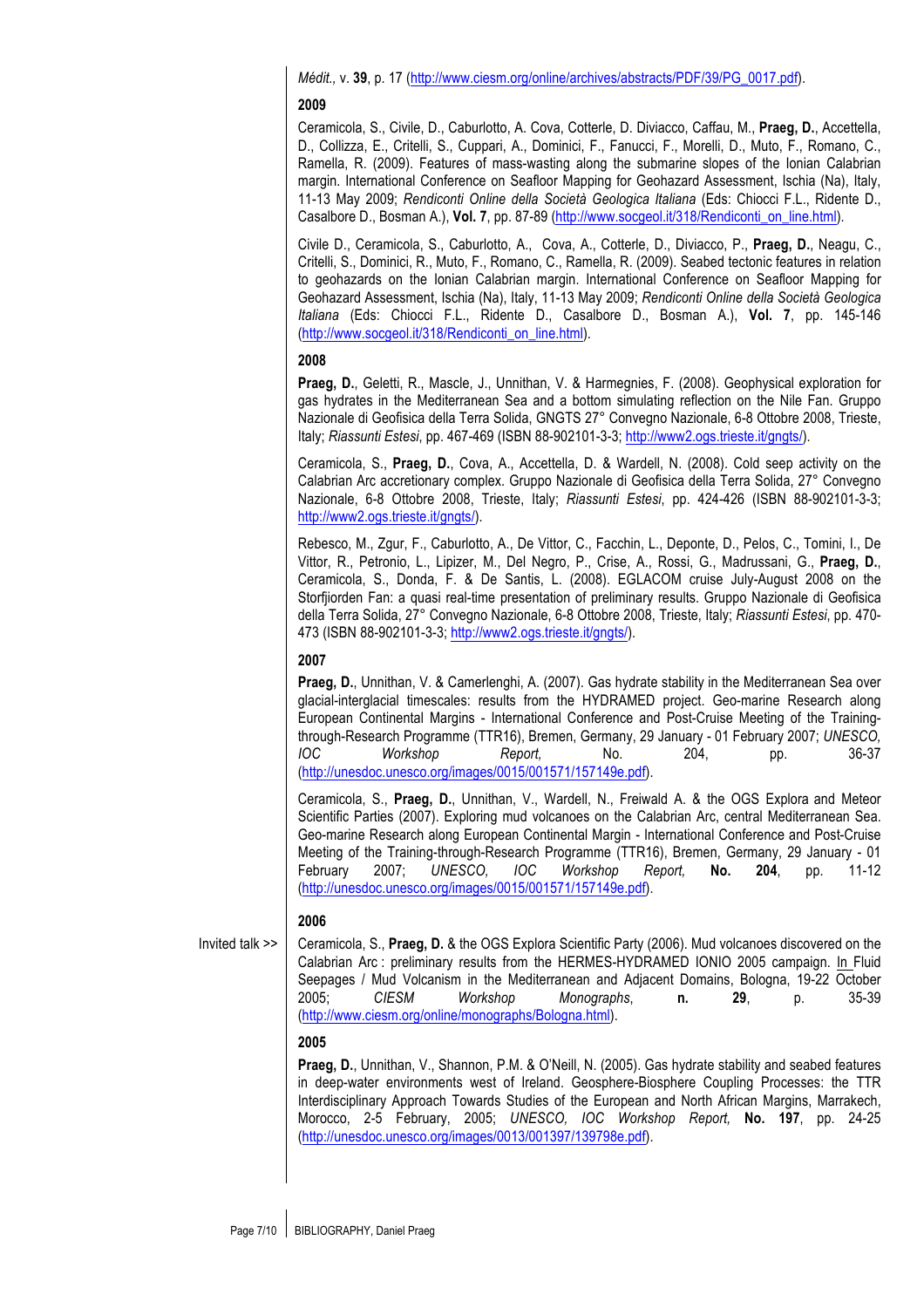## **2012**

Praeg, D., Migeon, S., Mascle, J., Ketzer, J.M., Augustin, A.H., Dano, A., Diviacco, P., Geletti, R., Wardell, N., Rodrigues, L.F., Unnithan, V. (2012). Multi-disciplinary investigations of gas hydrates and fluid seeps on the Nile fan. 11th International Conference of Gas in Marine Sediments, Nice, FRANCE, 4-7 September 2012; Abstracts (http://gims11.sciencesconf.org/).

#### **2011**

Planinsek, P., Ceramicola, S., Marson, I., Zaniboni, F., Tinti, S., Pagnoni, G., **Praeg, D.**, Forlin, E., Colizza, E. (2011). Reconstruction of a submarine landslide and related tsunami from morphobathymetry and sub-bottom data on the Ionian Calabrian margin (Mediterranean Sea). The Second World Landslide Forum, Rome, Italy, 3-9 October 2011; Abstract Book, p. 565, Abstract WLF2-2011- 0646 (http://www.wlf2.org/home/events/wlf2-abstract-book-2011).

**Praeg, D.**, McCarron, S., Stoker, M., OGS Explora Shipboard Party (2011). New evidence on glaciation of the Celtic Sea: results from GLAMAR. XVIII INQUA Congress, Bern, SWITZERLAND, 21- 27 July 2011; Abstract 2490 (http://www.inqua2011.ch/?a=programme&subnavi=abstract&id=2490).

**Praeg, D.**, Ceramicola, S., Accettella, D., Andersen, A., Barbieri, R., Cova, A., Dupré, S., Harmegnies, F., Hebbeln, D., Mascle, J., Pierre, C., Unnithan, V., Wardell, N. (2011). Investigating seabed seepage of hydrocarbons on the Calabrian accretionary prism offshore southern Italy. International Conference: New and Emerging Plays in the Eastern Mediterranean, Geological Society, London, 23-25 February 2011; Programme with Abstracts, p. 52.

#### **2010**

**Praeg, D.**, McCarron, S., Goldsberry, P., Stoker, M., the GLAMAR Shipboard Party (2010). GLAMARous RIDGES : new evidence on the glaciation of the Celtic Sea. Geoscience 2010, 3-4 November, Dublin Castle, IRELAND; Abstracts, p. 28 (http://www.gsi.ie/Geoscience+Initiatives/Geoscience+2010+Conference.htm).

Coste, M., Ceramicola, S., Migeon, S., Forlin, E., Critelli, S., Fanucci, F. & **Praeg, D.** (2010). Processus de formation et d'évolution des canyons sous-marins sur la marge Calabro-Ionienne; comparaison avec la marge Ligure. RST2010, 23e Réunion des Sciences de la Terre, 25-29 October, Bordeaux, FRANCE; Livre des Résumés, p. 73.

- *Invited talk >>* **Praeg, D.**, Mascle, J., Geletti, R., Migeon, S., Unnithan, V. & Wardell, N. (2010). Gas hydrate stability and prospectivity in the Mediterranean Sea. 1st Brazilian Symposium on Non-Conventional Energy Generation from Coal and Gas Hydrates, 28-30 July, Porto Alegre, BRAZIL (http://www.pucrs.br/cepac/1sbch/index\_e.htm).
- *Invited talk >>* Ceramicola S., **Praeg, D.**, Cova, A., Forlin, Accettella, D. (2010). Exploring seabed seepage features on the Calabrian Accretionary Prism. 1st Brazilian Symposium on Non-Conventional Energy Generation from Coal and Gas Hydrates, 28-30 July, Porto Alegre, BRAZIL (http://www.pucrs.br/cepac/1sbch/index\_e.htm).

**Praeg, D.**, McCarron, S., Stoker, M. & the GLAMAR Shipboard Party (2010). GLAcial Meltwater and the Continental MARgin of NW Europe: initial results from the IPY GLAMAR campaign to the Irish-UK Celtic Sea [*poster*]. IPY-OSC: International Polar Year, Oslo Science Conference, 8-12 June 2010 (http://ipy-osc.no/abstract/385625).

**Praeg, D.**, McCarron, S., Stoker, M. & the GLAMAR Shipboard Party [*A. Cova, D. Accettella, A. Caburlotto, L. Facchin, L. Sormani, I. Tonini, G. Visnovic*] (2010). GLAMARous RIDGES : new data on the glaciation of the Celtic Sea. IGRM2010, 53<sup>rd</sup> Irish Geological Research Meeting, Ulster Museum, Belfast, 19-21 February; Programme and Abstracts, p. 33.

#### **2009**

*Invited talk >>* **Praeg, D.** et al. (2009). Geophysical evidence of gas hydrates on the Nile fan, offshore Egypt. 2<sup>nd</sup> International Workshop on Exploring the Eastern Mediterranean Deep-Sea Continental Margin Offshore Egypt, Faculty of Science, Alexandria University, 5-6 December 2009; *Abstracts*, p. 6.

> **Praeg, D.** & the OGS Explora Scientific Party (2009). A subglacial meltwater drainage pathway across the Celtic Sea continental shelf? First results from the IPY GLAMAR campaign. Glaciogenic Reservoirs and Hydrocarbon Systems, Geological Society, London, 1-2 December 2009; *Abstracts*, p. 55.

> **Praeg, D.**, Ceramicola, S., Accettella, D., Andersen, A., Barbieri, R., Cova, A. Dupré, S., Harmegnies, F., Mascle, J. Pierre, C. Unnithan, V. & Wardell, N. (2009). Past and present cold seep activity on the Calabrian accretionary prism, Ionian Sea. Geoitalia 2009, VII Forum Italiano di Scienze della Terra, Rimini, 9-11 September; *Epitome*, **v. 3**, p. 139 (http://www.geoitalia.org/,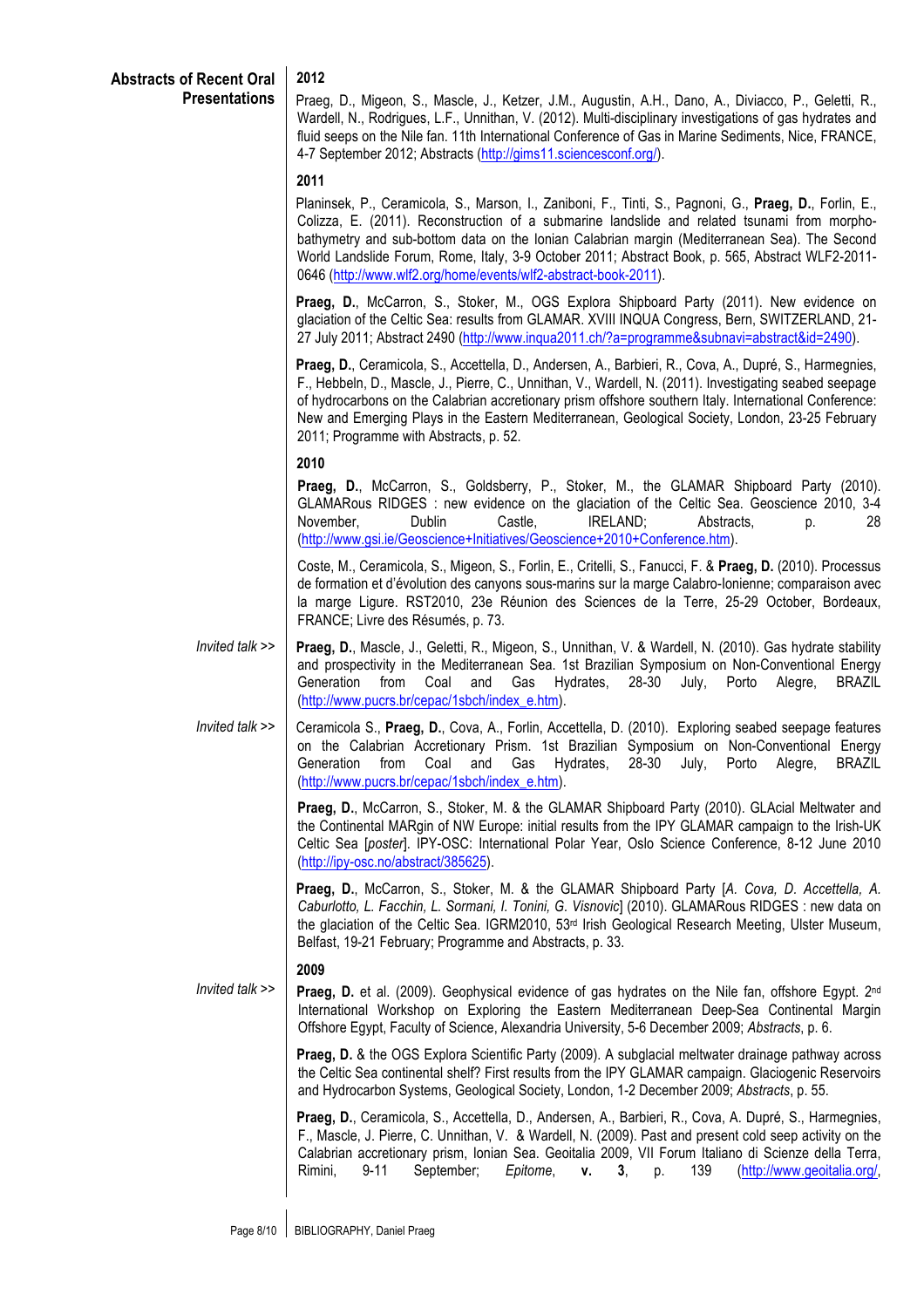|                                                | 10.1474/Epitome.03.0512.Geoitalia2009).                                                                                                                                                                                                                                                                                                                                                                                                                                                                                                                                        |
|------------------------------------------------|--------------------------------------------------------------------------------------------------------------------------------------------------------------------------------------------------------------------------------------------------------------------------------------------------------------------------------------------------------------------------------------------------------------------------------------------------------------------------------------------------------------------------------------------------------------------------------|
| Invited talk >><br>Invited talk >>             | Mascle, J., Loubrieu, B., Chamot-Rooke, N., Ceramicola, S. & Praeg, D. (2009). The Mediterranean<br>Ridge and the Calabrian Arc: a comparison from swath bathymetry data. Offshore Mediterranean<br>Conference, OMC 2009, Workshop on 'The Ionian Sea and its Margins: Recent Prospections and<br>Interpretations', Ravenna, Italy, 25-27 March; no abstract (http://www.omc.it/2009/index.php?id=448).                                                                                                                                                                        |
|                                                | Praeg, D., Ceramicola, S., Cova, A., S., Barbieri, R., Unnithan, V., Wardell, N., Pierre, C., Mascle, J. &<br>Dupré, S. (2009). Investigations of a frontier province of mud volcanoes: the Calabrian accretionary<br>prism. Offshore Mediterranean Conference, OMC 2009, Workshop on 'HC-Rich Fluid Seepages in the<br>Mediterranean<br>and<br>Black<br>Seas',<br>Ravenna,<br>Italy,<br>25-27<br>March;<br>no<br>abstract<br>(http://www.omc.it/2009/index.php?id=448).                                                                                                       |
|                                                | Praeg, D., Ceramicola, S., Pierre, C., Mascle, J., Dupré, S., Accettella, D., Andersen, A., Barbieri, R.,<br>Bayon, G., Bouloubassi, I., Camera, L., Cova, A., de Lange, G., Ducassou, E., Duperron, S., Freiwald,<br>A., Harmegnies, F., Hebbeln, D., Loncke, L., Mastalerz, V., Migeon, S., Mostafa, A., Taviani, M.,<br>Vanreusel, A. & Wardell, N. (2009). The Calabrian Arc cold seep province: from cold seeps to hot<br>spots. EC HERMES Project Final Meeting, Carvoeiro, Portugal, 2-6 March; Programme and Abstracts,<br>p. 23.                                      |
| <b>Abstracts of Recent Poster</b>              |                                                                                                                                                                                                                                                                                                                                                                                                                                                                                                                                                                                |
| <b>Presentations</b>                           | 2012<br>Somoza, L., Mascle, J., Ceramicola, S., León, R., Praeg, D., Medialdea, T. (2012). Mud volcanoes in<br>the Mediterranean domain from the Levant to the Gulf of Cadiz: deep-water hotspots for geosphere-<br>biosphere coupling. The Deep-Sea and Sub-Seafloor Frontiers Conference (DS3F), Sitges, SPAIN, 11-<br>14 March 2012; Abstract P-125 (http://www.terrabit.cat/DS3F/pgeofluids.html).                                                                                                                                                                         |
|                                                | 2011                                                                                                                                                                                                                                                                                                                                                                                                                                                                                                                                                                           |
|                                                | Praeg, D., Mascle, J., Migeon, S., Geletti, R., Wardell, N., Loncke, L., Harmegnies, F. (2011). Evidence<br>of gas hydrates on the Nile Fan. Proceedings of the $7th$ International Conference on Gas Hydrates<br>(ICGH7 2011), Edinburgh, Scotland, UK, 17-21 July 2011; Abstract 00327, 2 pp.<br>(http://www.pet.hw.ac.uk/icgh7/).                                                                                                                                                                                                                                           |
|                                                | 2010                                                                                                                                                                                                                                                                                                                                                                                                                                                                                                                                                                           |
|                                                | Ceramicola, S., Forlin, E., Coste, M., Cova, A., Praeg, D., Fanucci, F., Critelli, S. (2010). Submarine<br>mass wasting on the Ionian Calabrian margin. AGU Fall Meeting, 13-17 December, San Francisco;<br>Abstract OS13E-1295 Poster (http://adsabs.harvard.edu/abs/2010AGUFMOS13E1295C).                                                                                                                                                                                                                                                                                    |
|                                                | Pondrelli, M., Rossi, A.P., Ori, G.G., van Gasselt, S., Praeg, D. & Ceramicola, S. (2010). Mud<br>volcanoes discovered near the Crommelin South Crater, Mars. AGU Fall Meeting, 13-17 December,<br>San<br>Francisco:<br>EP21A-0728<br>Abstract<br>Poster<br>(http://adsabs.harvard.edu/abs/2010AGUFMEP21A0728P).                                                                                                                                                                                                                                                               |
|                                                | Praeg, D., McCarron, S., Stoker, M., the GLAMAR Shipboard Party [Cova, A., Accettella, D.,<br>Caburlotto, A., Facchin, L., McManus, O., Sormani, L., Tonini, I., Visnovic, G.] & Onshore Support<br>Team [Furey, T., Monteys, X., Verbruggen, K., Kenyon, N., Cotterle, D., Diviacco, P.] (2010). GLAcial<br>Meltwater and the Continental MARgin of NW Europe: initial results from the IPY GLAMAR campaign to<br>the Irish-UK Celtic Sea. Atlantic Ireland 2010, 2 November, Burlington Hotel, Dublin, IRELAND;<br>Abstracts Volume, pp. 57-58 (http://www.pip.ie/page/323). |
|                                                | Gorini, C., D'acremont, E., Alonso, B., Ammar, A., Ceramicola, S., Cova, A., Ercilla, G., Estrada, F.,<br>Mercier De Lepinay, B., Migeon, S., Praeg, D., Elabbassi, M., Do Couto, D. (2010). Marlboro project:<br>post-Messinian tectonic and stratigraphic evolution in Alboran Sea (Morocco). RST2010, 23e Réunion<br>des Sciences de la Terre, 25-29 October, Bordeaux, FRANCE; Livre des Résumés, p. 131.                                                                                                                                                                  |
|                                                |                                                                                                                                                                                                                                                                                                                                                                                                                                                                                                                                                                                |
| <b>MEDIA AND OUTREACH</b><br><b>ACTIVITIES</b> |                                                                                                                                                                                                                                                                                                                                                                                                                                                                                                                                                                                |
| <b>Television</b>                              | 2009 - RAI FVG, Telegiornale, 01/08/2009 - Italian regional news item on the GLAMAR campaign of<br>the OGS Explora to the Celtic Sea in August 2009, based on interview with Chief Scientist D. Praeg.                                                                                                                                                                                                                                                                                                                                                                         |
|                                                | 2007 - RAI-3, Tg-R Leonardo, 21/11/2007, "Vulcani di fango" - Italian national broadcaster, daily<br>science news service, report using footage and interviews (with S. Ceramicola, D. Praeg, A. Boetius)<br>taken from the 2006 EuroNews documentary; in Italian, duration c. 3 minutes.                                                                                                                                                                                                                                                                                      |